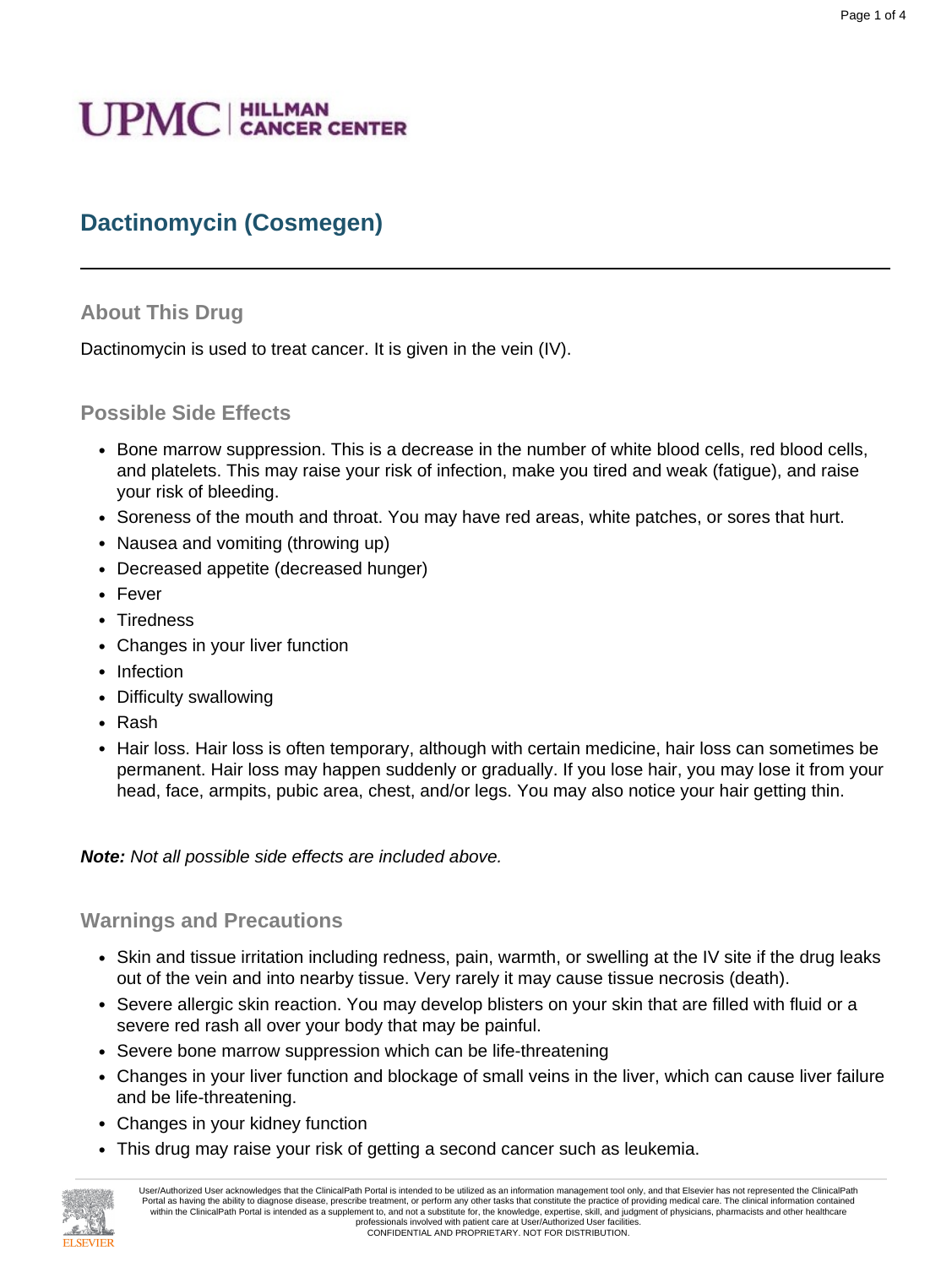• If you have received radiation treatments, your skin may become red after dactinomycin. This reaction is called "radiation recall." Your body is recalling, or remembering, that it had radiation therapy.

**Note:** Some of the side effects above are very rare. If you have concerns and/or questions, please discuss them with your medical team

#### **Important Information**

- This drug may be present in the saliva, tears, sweat, urine, stool, vomit, semen, and vaginal secretions. Talk to your doctor and/or your nurse about the necessary precautions to take during this time.
- Talk to your doctor before receiving any vaccinations during your treatment. Some vaccinations are not recommended while receiving dactinomycin.

### **Treating Side Effects**

- Manage tiredness by pacing your activities for the day.
- Be sure to include periods of rest between energy-draining activities.
- To decrease the risk of infection, wash your hands regularly.
- Avoid close contact with people who have a cold, the flu, or other infections.
- Take your temperature as your doctor or nurse tells you, and whenever you feel like you may have a fever.
- To help decrease the risk of bleeding, use a soft toothbrush. Check with your nurse before using dental floss.
- Be very careful when using knives or tools.
- Use an electric shaver instead of a razor.
- Drink plenty of fluids (a minimum of eight glasses per day is recommended).
- If you throw up or have loose bowel movements, you should drink more fluids so that you do not become dehydrated (lack of water in the body from losing too much fluid).
- To help with nausea and vomiting, eat small, frequent meals instead of three large meals a day. Choose foods and drinks that are at room temperature. Ask your nurse or doctor about other helpful tips and medicine that is available to help stop or less these symptoms.
- Mouth care is very important. Your mouth care should consist of routine, gentle cleaning of your teeth or dentures and rinsing your mouth with a mixture of 1/2 teaspoon of salt in 8 ounces of water or 1/2 teaspoon of baking soda in 8 ounces of water. This should be done at least after each meal and at bedtime.
- If you have mouth sores, avoid mouthwash that has alcohol. Also avoid alcohol and smoking because they can bother your mouth and throat.
- To help with decreased appetite, eat small, frequent meals. Eat foods high in calories and protein, such as meat, poultry, fish, dry beans, tofu, eggs, nuts, milk, yogurt, cheese, ice cream, pudding, and nutritional supplements.
- Consider using sauces and spices to increase taste. Daily exercise, with your doctor's approval, may increase your appetite.

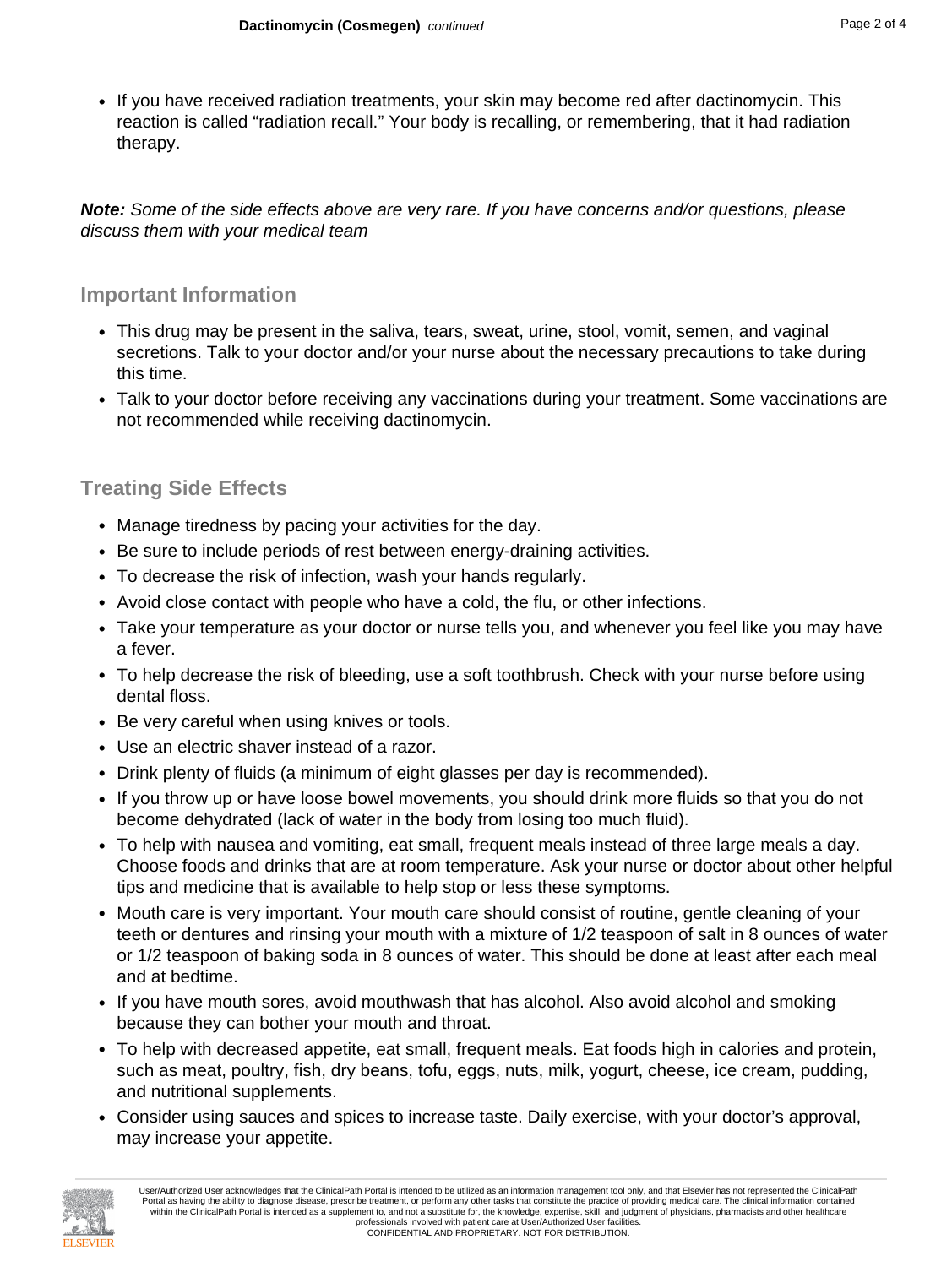- If you get a rash do not put anything on it unless your doctor or nurse says you may. Keep the area around the rash clean and dry. Ask your doctor for medicine if your rash bothers you.
- To help with hair loss, wash with a mild shampoo and avoid washing your hair every day.
- Avoid rubbing your scalp, pat your hair or scalp dry.
- Avoid coloring your hair.
- Limit your use of hair spray, electric curlers, blow dryers, and curling irons.
- If you are interested in getting a wig, talk to your nurse. You can also call the American Cancer Society at 800-ACS-2345 to find out information about the "Look Good, Feel Better" program close to where you live. It is a free program where women getting chemotherapy can learn about wigs, turbans and scarves as well as makeup techniques and skin and nail care.
- If you received radiation, and your skin becomes red or irritated again, follow the same care instructions you did during radiation treatment. Be sure to tell the nurse or doctor administering your chemotherapy about your skin changes.

## **Food and Drug Interactions**

- There are no known interactions of dactinomycin with food.
- This drug may interact with other medicines. Tell your doctor and pharmacist about all the medicines and dietary supplements (vitamins, minerals, herbs and others) that you are taking at this time. Also, check with your doctor or pharmacist before starting any new prescription or over-thecounter medicines, or dietary supplements to make sure that there are no interactions.

## **When to Call the Doctor**

Call your doctor or nurse if you have any of these symptoms and/or any new or unusual symptoms:

- Fever of 100.4° F (38° C) or higher
- Chills
- Tiredness that interferes with your daily activities
- Feeling dizzy or lightheaded
- Easy bleeding or bruising
- Flu-like symptoms: fever, headache, muscle and joint aches, and fatigue (low energy, feeling weak)
- Nausea that stops you from eating or drinking and/or is not relieved by prescribed medicines
- Throwing up more than 3 times a day
- Pain in your mouth or throat that makes it hard to eat or drink
- Signs of possible liver problems: dark urine, pale bowel movements, bad stomach pain, feeling very tired and weak, unusual itching, or yellowing of the eyes or skin
- Decreased urine, or very dark urine
- While you are getting this drug, please tell your nurse right away if you have any pain, redness, or swelling at the site of the IV infusion.
- A new rash or a rash that is not relieved by prescribed medicines
- Lasting loss of appetite or rapid weight loss of five pounds in a week